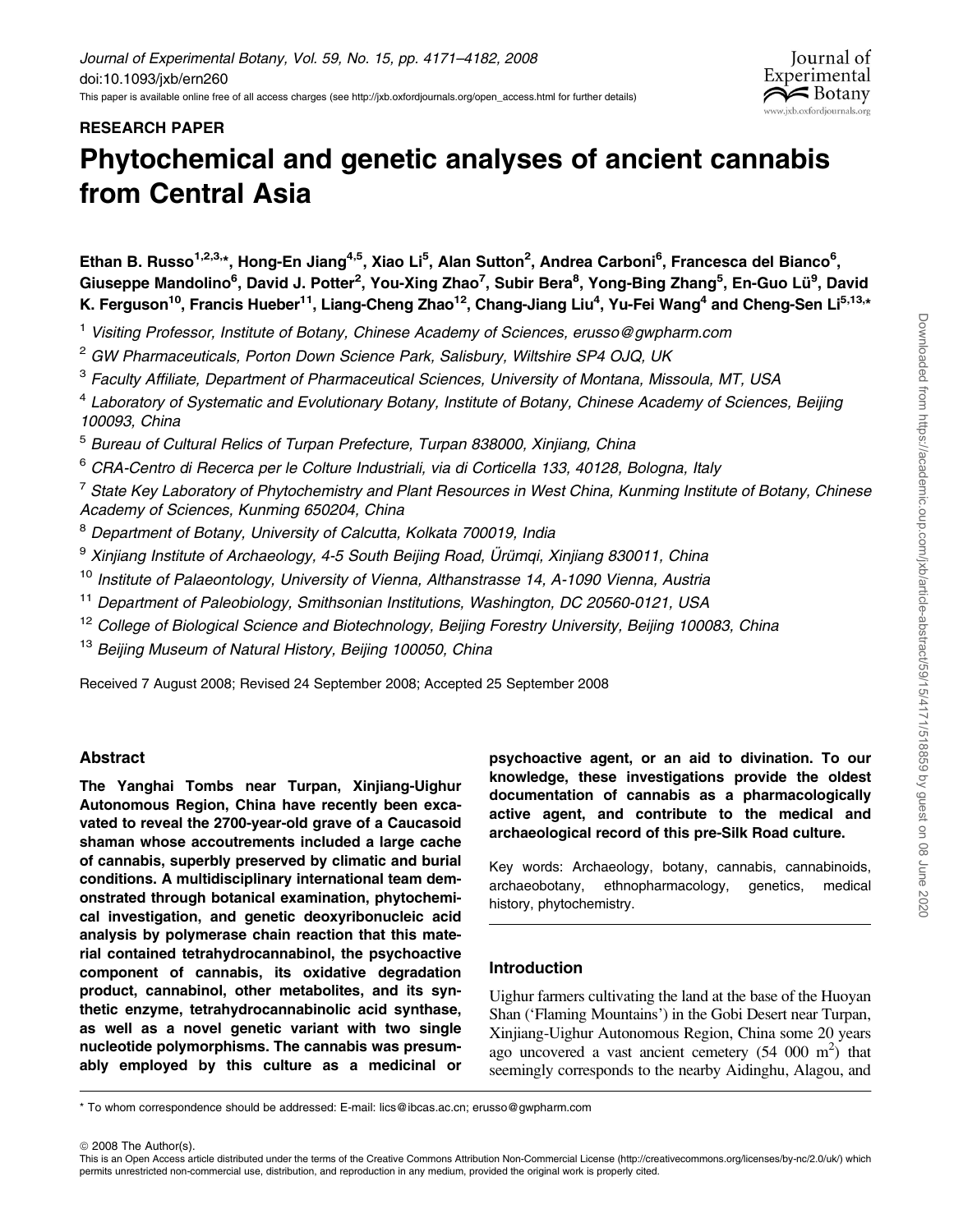Subeixi excavations (Ma and Wang, 1994; Chen and Hiebert, 1995; Davis-Kimball, 1998; Kamberi, 1998; An, 2008) (see Supplementary Fig. S1 at JXB online) attributed to the  $G\bar{u}sh\bar{\iota}$  culture (later rendered Jüshi, or Cheshi) (Academia Turfanica, 2006). The first written reports concerning this clan, drafted about 2000 years BP (before present) in the Chinese historical record, Hou Hanshu, described nomadic light-haired blue-eyed Caucasians speaking an Indo-European language (probably a form of Tocharian, an extinct Indo-European tongue related to Celtic, Italic, and Anatolic (Ma and Sun, 1994). The  $Gi<sub>sh</sub>$ tended horses and grazing animals, farmed the land and were accomplished archers (Mallory and Mair, 2000). The site is centrally located in the Eurasian landmass (Fig. 1A, B), 2500 km from any ocean and located in the Ayding Lake basin, the second lowest spot on Earth after the Dead Sea (Fig. 1A, B). Formal excavations completed in 2003 revealed some 2500 tombs dating from 3200–2000 years BP (Xinjiang Institute of Cultural Relics and Archaeology, 2004). Other evidence from chipped stone tools and other items indicate a possible human presence in the area for some 10 000–40 000 years (Kamberi, 1998; Academia Turfanica, 2006). Due to a combination of deep graves (2 m

or more), an extremely arid climate (16 mm annual rainfall), and alkaline soil conditions (pH 8.6–9.1 (Pan, 1996), the remarkable preservation of the human remains resulted in the mummification of many bodies without a need for chemical methods. Numerous artefacts from the tombs included equestrian equipment and numerous Western Asian crops such as Capparis spinosa L. (capers) (Jiang et al., 2007), Triticum spp. (wheat), Hordeum spp. (naked barley), and Vitis vinifera L. (grapevines) (Jiang, 2008), often centuries before their first descriptions in Eastern China (Puett, 1998).

One tomb, M90 (GPS coordinates: 42° 48.395' N, 89° 38.958# E; elevation, 58 m) (see Supplementary Fig. S2A, B at JXB online), contained the skeletal remains of a male of high social status of an estimated age of 45 years, whose accoutrements included bridles, archery equipment, a kongou harp, and other materials supporting his identity as a shaman (see Supplementary Figs S3A, B, 4A–C at JXB online). His burial as a disarticulated skeleton, as opposed to a mummified body as more frequently was found, suggested that he probably died in the highlands of the  $Ti\bar{a}n$ Shān ('Heavenly Mountains,' or Tängri Tagh in Uighur) (Fig. 1), and his bones were later interred at Yanghai, as



Fig. 1. Area maps. (A) Map of Turpan, Xinjiang, China and its location in Central Asia. (B) Map of Yanghai Tombs site and surrounding area (adapted from Xinjiang Institute of Cultural Relics and Archaeology, 2004).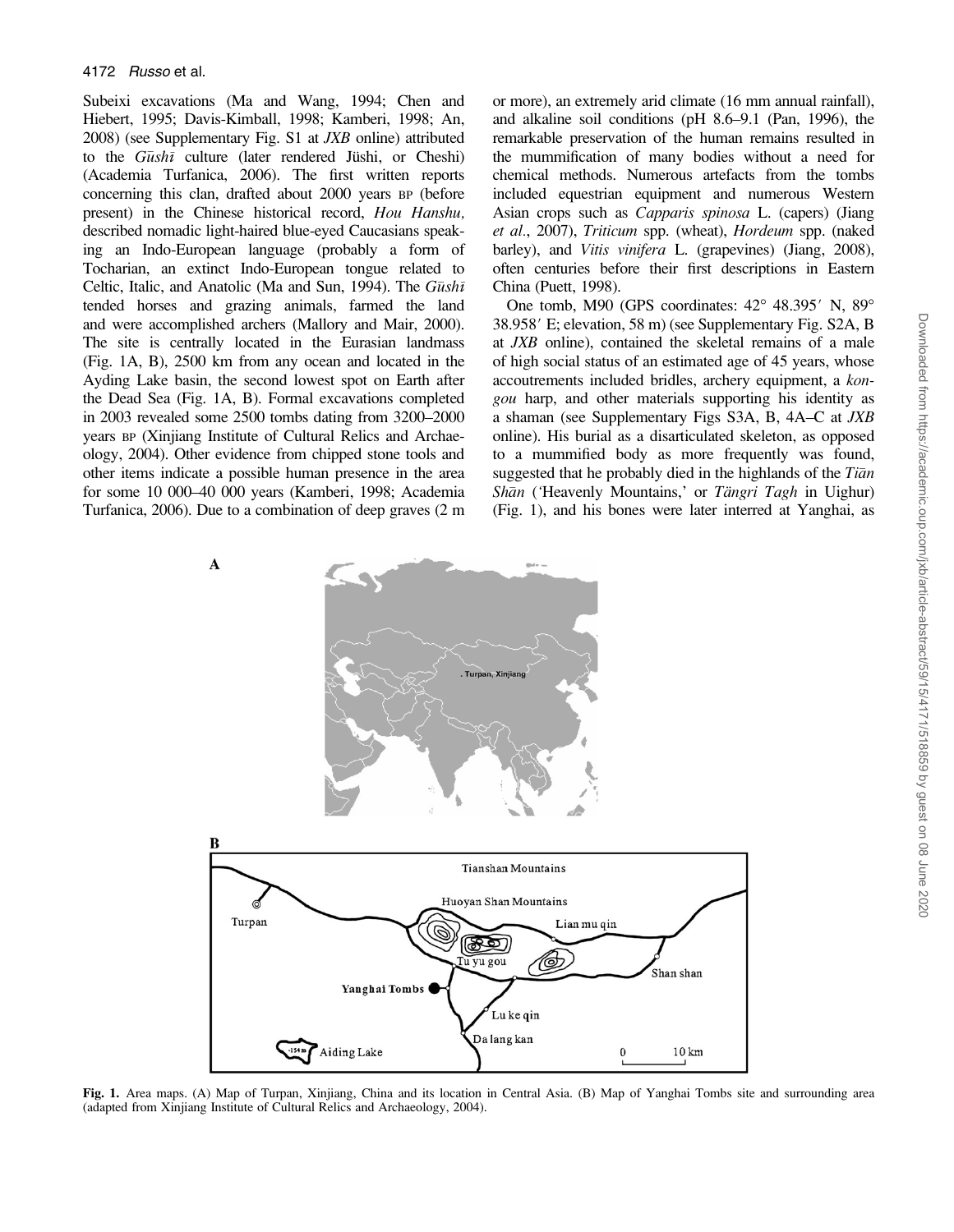nearby tombs contained large timbers of Picea (spruce) spp. that grow at 3000 m elevation. Modern Uighur pastoralists follow a similar annual migratory path to summer grazing lands some 60–80 km distant from the tombs. Near the head and foot of the shaman's bier lay a large leather basket and wooden bowl (see Supplementary Fig. S5A, B at JXB online) filled with 789 g of vegetative matter, initially thought to be *Coriandrum sativum* L. (coriander), but which, after meticulous botanical examination, proved to be Cannabis sativa L. (Jiang et al., 2006). An initial radiocarbon date of 2500 years BP has subsequently been corrected to a calibrated figure of 2700 years BP based on additional analyses of equestrian gear and correlation to tree ring data (dendrochronology) in China. While an earlier publication (Jiang et al., 2006) emphasized morphological features in identifying the cannabis, the current study used additional botanical, phytochemical, and genetic investigations to demonstrate that this cannabis was psychoactive and probably cultivated for medicinal or divinatory purposes. Great care was taken to prevent contamination of the sample throughout the analyses.

## Materials and methods

#### Photomicrography methods

Upon courier delivery from China, a polythene bag containing 11 g of ancient cannabis was sterilized with ethanol, handled with laboratory gloves in a laminar-flow hood, and transferred with a clean metal spatula (Fig. 2A). Two levels of light microscopy were used in this study. For the observations on the achenes (Fig. 2D), a low power Brunel MX3 microscope (Chippenham, Wiltshire, UK) was used and a  $\times$ 3 objective utilized in conjunction with an Olympus SP350 8 megapixel camera, stereo insert 30 mm lens tube, and Photonic PL2000 – double arm cold light source. Greater magnification was required for more detailed observations of trichomes (Fig. 2B, C): a high power stereo light microscope with a Trinocular Head for camera attachment (STE UK, Sittingbourne, Kent, UK) with an eye piece graticule for specimen size measurement fitted with  $\times$ 4,  $\times$ 10, and  $\times$ 40 objectives. The camera's  $\times$ 3 optical zoom capability provided additional magnification.

The observations on the seed were made on unmounted specimens. For these, small pieces of plant tissue were placed directly onto the low-power microscope plate. When using the high power microscope, samples were dry mounted on a glass slide. To achieve views where large proportions of the material were simultaneously in focus, flat samples specimens (as shown) gave the greatest success.

On the low power microscope the seed sample was illuminated with incident light, using a Photonic PL2000 – double arm 'cold light source' (Fig. 2D). Some samples, when placed on the high power microscope, were also illuminated using the cold light source. Others were illuminated from below. When viewing samples mounted beneath a cover slip, it is common to set up a microscope using the Köhler illumination method (Delly, 1988). This ensured that light from the condenser lens was focused correctly on the microscope slide. For uncovered specimens, the condenser height and aperture were adjusted while viewing the subject until optimum resolution was achieved. In all cases, the specimens were measured using a graticule within the eyepiece.

To enable photographs to be taken through the low power microscope, one eyepiece was replaced with a compatible 30 mm

Fig. 2. Photomicrographs of ancient cannabis. (A) Photograph of the whole cannabis sample being transferred in laminar flow hood. (B) Photomicrograph of leaf fragment at low power displaying non-glandular and amber sessile glandular trichomes. Note retention of chlorophyll and green colour, scale bar=100 µm. (C) Higher power photomicrograph of a single sessile glandular trichome. At least 4 of its 8 secretory cells are clearly visible on the right, and the scar of attachment to the stype cells in the centre, scale bar=25 µm. (D) Low power photomicrograph of a cannabis achene ('seed') including the base with a non-concave scar of attachment visible, scale bar  $=1$  mm.

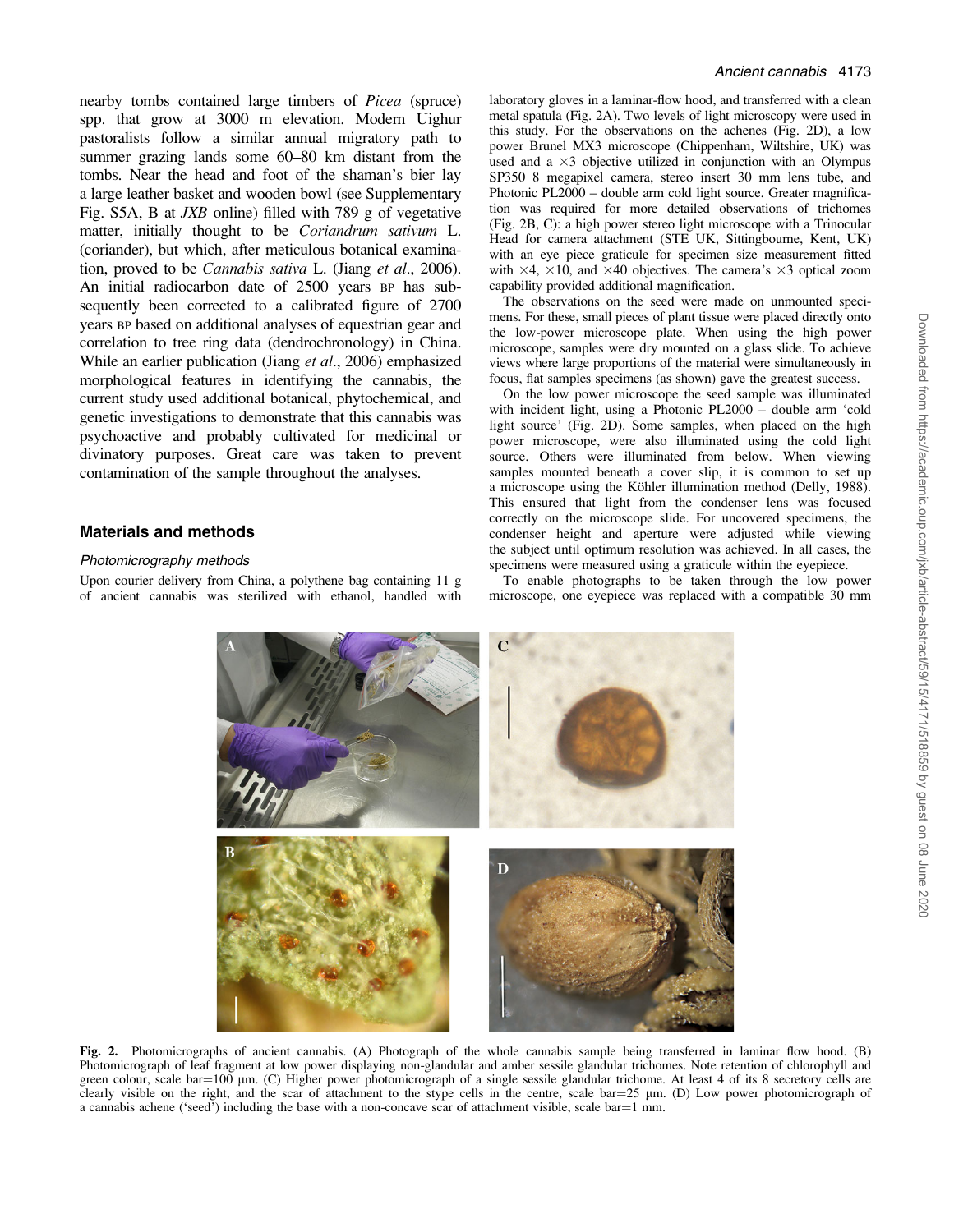lens tube to which single lens reflex or digital cameras would be attached. As in ordinary photography, the depth of field is considered to be the distance from the nearest object plain to the farthest object plain that is in focus. When objects are a long distance from the camera lens the depth of field is large. However, depth decreases as the image comes closer to the lens. When taking photomicrographs, depth of field is measured in microns (Delly, 1988). To maximize the chance of finding substantial areas of tissue simultaneously in focus within this narrow depth of field, multiple samples were laid as flat as possible onto glass slides. In all cases, photomicrographs were taken on a solid bench and the shutter activated remotely to reduce manually-induced camera-shake.

In no instance was any image modification technique used in these photographs.

#### Phytochemistry methods

Approximately 2 g of the dried plant material was extracted with 200 ml methanol:chloroform (9:1 v/v) by sonication at room temperature (21 $\degree$ C), the standard extractive technique for this laboratory (GW Pharmaceuticals), a method that recruits >95% of phytocannabinoid content. The solvent layer was then transferred through a paper filter into a rotary evaporator flask. The flask was evaporated to dryness at 40  $^{\circ}$ C, under reduced pressure, prior to resuspension in 4 ml of methanol:dichloromethane (3:1 v/v). This sample was transferred to two autosampler vials to be analysed by GC-FID-MS and HPLC-UV. At all stages, the clean glassware was extracted with the same solvents to ensure that none of the observed peaks would be a result of contamination. GC-FID-MS analyses were performed on a HP6890 gas chromatograph, coupled to a 5975 inert mass spectrometer. The system was controlled with Agilent MSD chemstation D.03.00.611. The GC was fitted with a Zebron fused silica capillary column  $(30 \text{ m} \times 0.32 \text{ mm})$  inner diameter) coated with  $ZB-5$  at a film thickness of 0.25  $\mu$ m (Phenomenex). The oven temperature was programmed from 70  $\rm{°C}$  to 305  $\rm{°C}$  at a rate of  $5^{\circ}$ C min<sup>-1</sup>. The injector port and the transfer line were maintained at 275 °C and 300 °C, respectively. Helium was used as the carrier gas at a pressure of 55 kPa. The injection split ratio was 5:1. HPLC profiles were obtained using an Agilent 1100 series HPLC system controlled by Chemstation version A09.03 software. Cannabinoid profiles were generated using a  $C_{18}$  (150×4.6 mm, 5 µm) analytical column fitted with a  $C_{18}$  (10×4.6 mm, 5 µm) guard column. The mobile phase consisted of acetonitrile, 0.25% w/v acetic acid and methanol at a flow rate of 1.0 ml  $min^{-1}$  and the column was kept at 35 °C. The UV profiles were recorded at 220 nm.

#### Genetic methods

DNA was extracted from pulverized dried leaves, from two seeds probably belonging to Cannabis spp., and from three seeds probably from other unidentified species. The DNeasy Plant Mini Kit (Qiagen) was used, according to the Qiagen protocol, but with some modification to increase the final DNA amount and to avoid external and artificial contamination. For this reason, pre-PCR and post-PCR operations were physically separated and carried out in different environments. Ancient DNA extraction and other pre-PCR works were performed under a UV-filtered ventilation system and a positive pressure airflow. Filtered pipette tips and sterile tubes and plastics were always used; gloves, masks, and laboratory coats were always worn. The quality of DNA obtained was estimated by  $A_{260}/A_{280}$ absorbance ratio. In order to obtain the highest possible fidelity during PCR synthesis, PCR reactions were performed using the Pwo Master ready-to-use proofreading master mix (Roche Applied Science) according to their protocol. The primers designed to test DNA integrity and suitability for PCR analysis and species identification were from the ITS region of nuclear ribosomal DNA (Blattner, 1999), and from a non-coding region of chloroplast DNA

(Taberlet et al., 1991). The reaction mixtures were subjected firstly to an initial heat denaturation at 94  $^{\circ}$ C for 3 min; then, they were subjected to 35 cycles of heat denaturation at 94  $\degree$ C for 30 s, 1 min of primer annealing at 55  $\degree$ C for the ITS region, and 50  $\degree$ C for cpDNA, and DNA extension at  $72 °C$  for 40 s. Finally, the samples were maintained at 72  $\degree$ C for 5 min for the final extension. PCR reactions were performed in an MJ Research PTC-100 thermal cycler (MJ Research, USA). The amplification products were separated by electrophoresis in a 1.5% agarose gel. The bands were excised and purified with the MinElute Gel Extraction Kit (Qiagen). PCR-purified products were quantified and directly forward- and reversesequenced, using the GenomeLab™ Dye Terminator Cycle Sequencing with a Quick Start Kit on a CEQ8000 Genetic analyser (Beckman Coulter). Primer sequences were identified and removed manually, and database searches were performed with the BLASTN algorithm (Altschul et al., 1990). The sequences results proved that the pulverized dried tissue was from Cannabis sativa L., despite our observation in the mixed sample of some small seeds of different species, removed before the DNA extraction; no differences were observed between the sequences obtained and those deposited at the NCBI gene-bank (for THCA-and CBDA-synthases, GeneBank accession numbers E55108/GI 18529739 and E33091/GI 18623981). By contrast, no amplification was obtained from DNA extracted from seeds of both cannabis and the other, unidentified species. The allelic status at a single locus,  $B$ , known to be the major gene determining the CBD/THC ratio in cannabis (de Meijer et al., 2003), was investigated in the ancient material. The primer pairs described (de Meijer et al., 2003) are not sufficiently associated with the chemotype (Pacifico et al., 2006), and the sequence-based primers described therein (Pacifico et al., 2006) failed to yield any amplification, probably due to the limited integrity of DNA from ancient cannabis tissues, which did not sustain the amplification of a 1100 Da DNA fragment. Therefore, three different primer pairs ( $Fw150\times\text{Rev328}$ , Fw166×Rev318, and Fw154×Rev318) were used. These primers were designed on two conserved small regions of a zone varying between the known sequences of THC and CBD alleles. When tested on fresh cannabis tissues, these primers were demonstrated to be able to amplify both alleles (PCR and sequences data not shown). Using different primer pair combinations, the risk of a no-match or a mismatch because of possible mutations in the  $3'$  end of primer region was overcome. The primer sequences are listed in Supplementary Fig. S8 at JXB online. All reaction mixtures were subjected first to heat denaturation at 94  $^{\circ}$ C for 3 min and then to 35 cycles consisting of heat denaturation at 94  $^{\circ}$ C for 15 s, primer annealing at 54 °C for 30 s, and DNA extension at 72 °C for 1 min. Finally, the samples were maintained at 72  $\mathrm{^{\circ}C}$  for 5 min for the final extension of DNA. PCR products were separated by electrophoresis in a 1.5% agarose gel. The bands were excised and purified with MinElute Gel Extraction Kit (Qiagen). PCR-purified products were quantified and directly sequenced in forward and reverse, using the GenomeLab™ Dye Terminator Cycle Sequencing with Quick Start Kit on a CEQ8000 Genetic analyser (Beckman Coulter).

#### **Results**

#### Microscopic botanical analysis

Gross examination of the 11 g sample of cannabis provided by the Chinese Academy of Sciences revealed loose dry vegetative material (Fig. 2A). The impression that the vegetative material had been lightly pounded was supported by examination of the wooden bowl, whose internal surface was worn smooth, apparently from use as a mortar (see Supplementary Fig. S5B at JXB online). The cannabis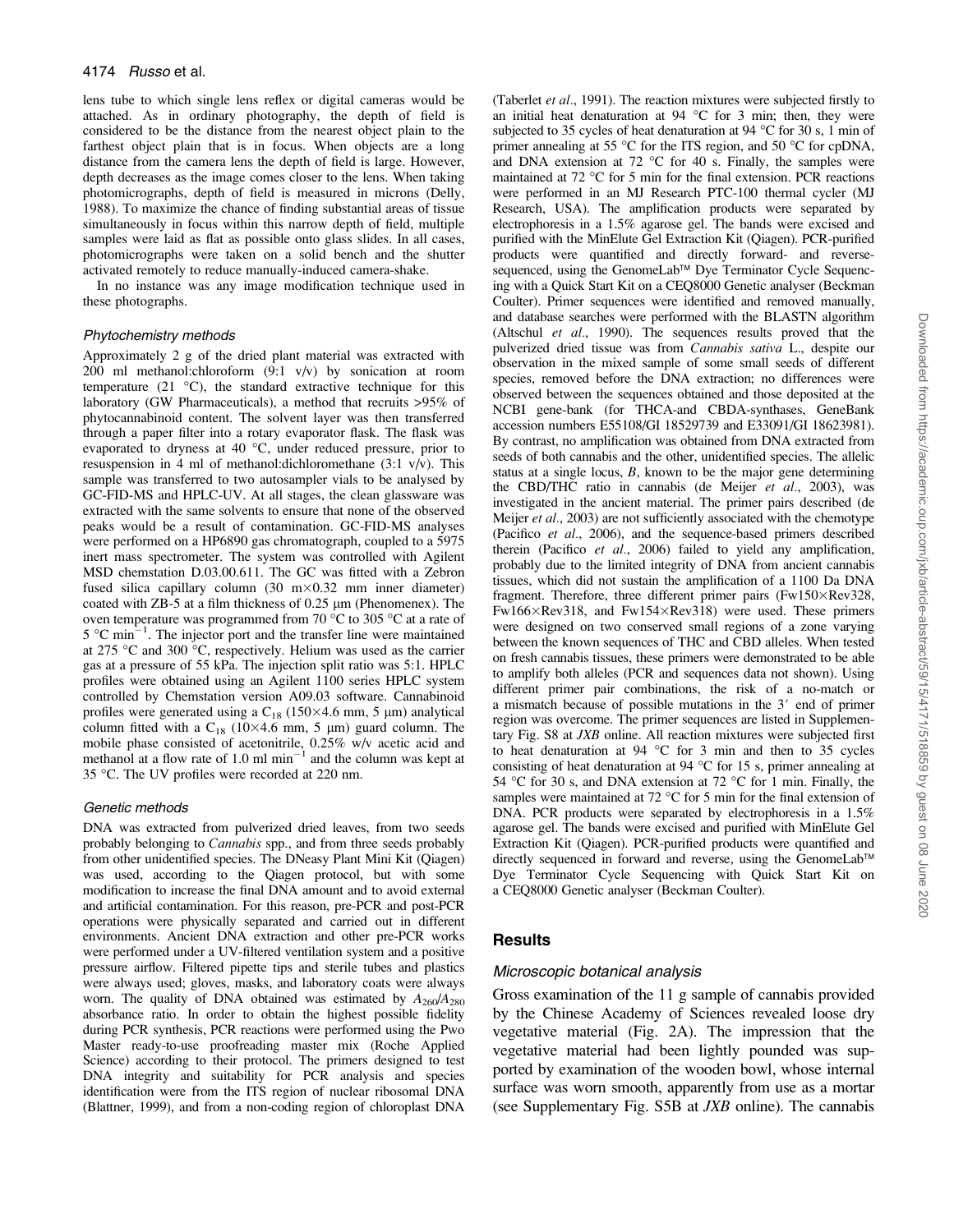retained a surprisingly green colour in its leafy parts and displayed visible glandular trichomes (Fig. 2B), the phytochemical factory of the plant and site of manufacture of cannabinoids and terpenoids (Potter, 2004; McPartland and Russo, 2001; Kim and Mahlberg, 2003). However, the ancient sample lacked the typical cannabis odour. Microscopic examination confirmed the presence of intact sessile trichomes with an amber tint (Fig. 2B), while higher resolution documented the retention of visible secretory cells within the trichomes (Fig. 2C). Achenes ('seeds') averaged 2.2–3.6 mm in length (Jiang  $et$   $al$ , 2006), were light in colour with some striations, but demonstrated rough, non-concave fruit attachment (Fig. 2D), all traits of domestication (Schlumbaum et al., 2008) associated with cultivated cannabis strains (Vavilov, 1926). In contrast, achenes of wild strains are typically smaller and darker with concave attachment zones that favour shattering and easy spread (Vavilov, 1926). Germination was attempted with 100 achenes in compost, but no emergence was observed after 21 d.

## Phytochemical analysis

Phytochemical and genetic teams were initially blinded to one another's results. The extraction of 2 g of plant material produced 67.9 mg of solids after the removal of solvents. Using high performance liquid chromatography (HPLC), the largest cannabinoid peak was cannabinol (CBN) at 7.4 min, but concentration levels were very low, averaging 0.007% w/w. CBN is an oxidative breakdown product THC, generated non-enzymatically, with increasing age (Brenneisen, 2007). There were also peaks corresponding to expected retention times for cannabidiol (CBD) at 4.9 min and cannabichromene (CBC) at 12 min (Fig. 3). Both are phytocannabinoids resulting from alternative enzymatic pathways than that yielding THC (de Meijer et al., 2003). There were very few peaks in the first 20 min of the gas chromatogram where mono- and sesquiterpenes elute (Fig. 4). This lack of terpenoid volatiles supports the physical observation that the plant material lacked the herbal smell traditionally associated with cannabis (McPartland and Russo, 2001). Shown in Fig. 5A–C, (and in Supplementary Fig. S7A, B at JXB online) are breakdowns of sub-regions of the gas chromatogram. The major peaks in the 13–30.5 min region are free fatty acids (see Supplementary Fig.S7A at JXB online). The largest peak identified as palmitic acid was the most abundant in the sample. Methyl and propyl cannabinoids eluted in the 27–30 min region and the



Fig. 3. Complete high performance liquid chromatography (HPLC) of ancient cannabis.



Fig. 4. Complete gas chromatography-flame ionization detection (GC-FID) of ancient cannabis.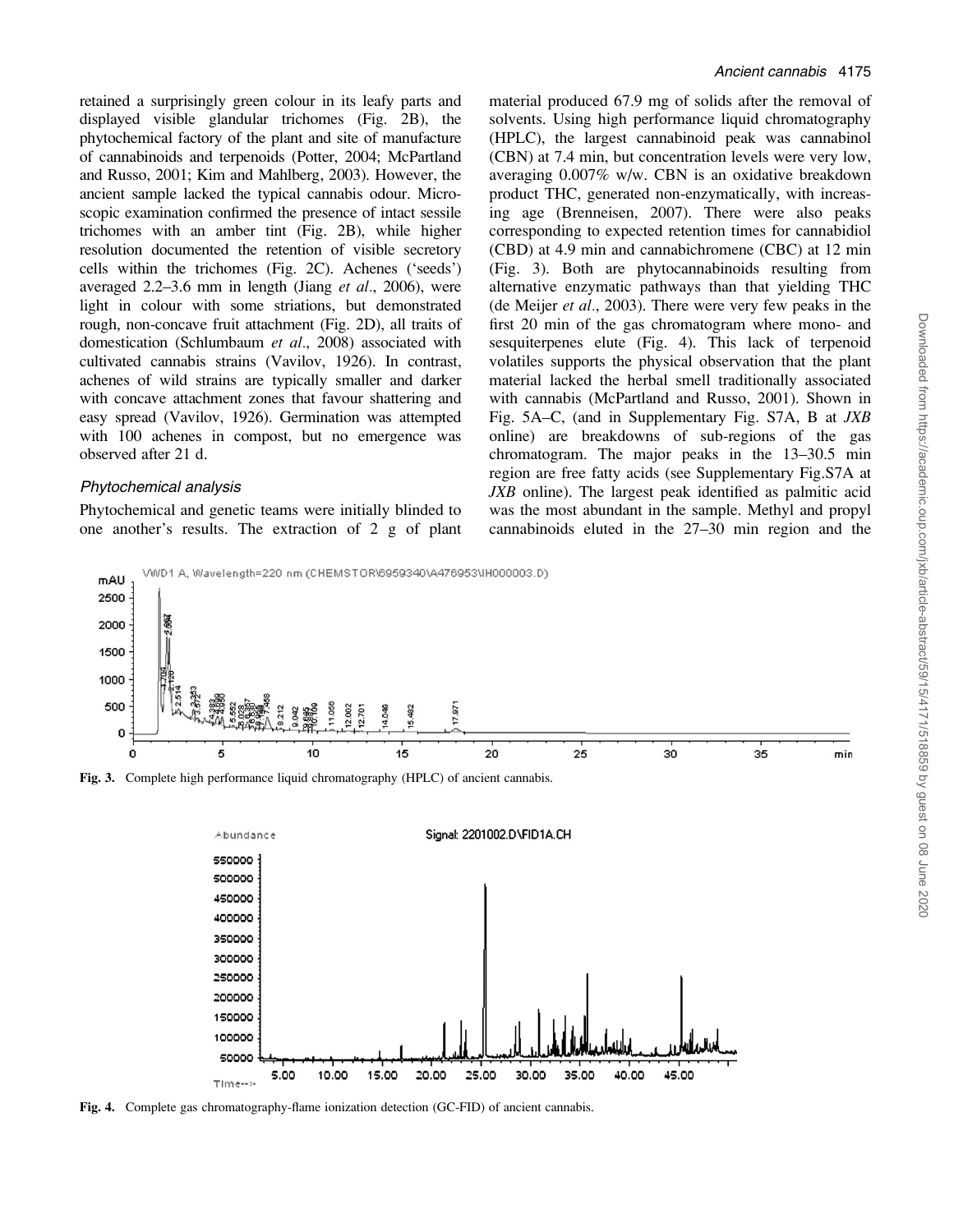

Fig. 5. Gas chromatography of ancient cannabis subsections. (A) GC of the 30–34 min region demonstrates several phytocannabinoids: cannabidiol (CBD), cannabichromene (CBC), cannabicyclol (CBL), and cannabinavarin (CBNV). (B) GC of the 34–36.3 min region displays the highest peak, cannabinol (CBN), the direct non-enzymatic oxidative metabolite of THC, with possible cannabielsoin (CBE) at 34.2 min. (C) GC of the 36.3–40.5 min region displays cannabitriol (CBO) a THC degradant, and CBN variants (see text).

peaks marked as 286 Da and 302 Da all had MS spectra consistent with propyl cannabinoids. There were two phthalate peaks at approximately 23.5 min (believed to have originated from the polythene bags in which the samples were supplied). A number of phytocannabinoids were identified in the 30–34 min region (Fig. 5A) including cannabidiol (CBD), cannabichromene (CBC), cannabicyclol (CBL, a heat-generated artefact of CBC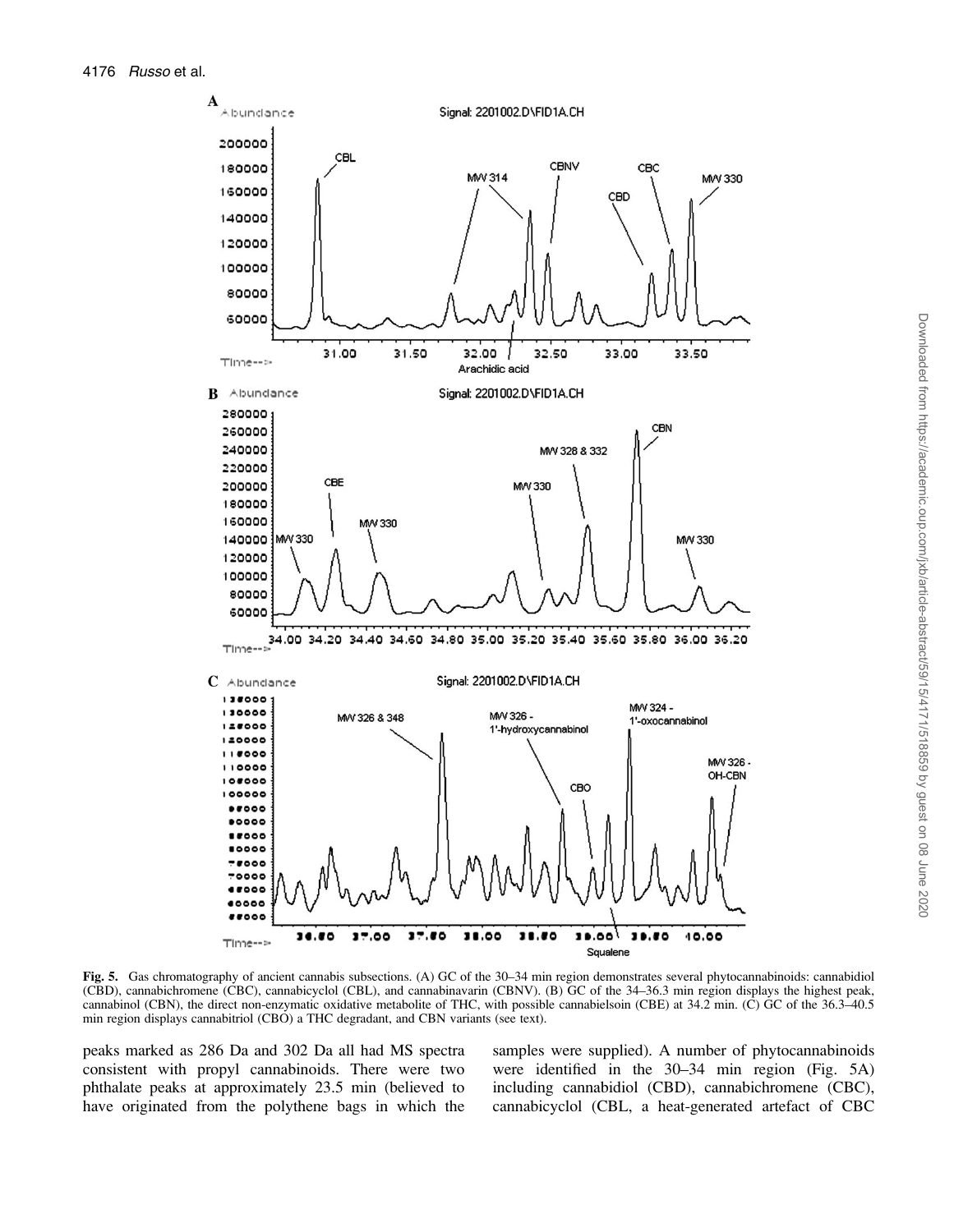(Brenneisen, 2007), and cannabinavarin (CBNV, a propyl analogue of CBN). In the 34–36.3 min region (Fig. 5B), apart from cannabinol (CBN), the largest individual phytocannabinoid component, there were at least four peaks of 330 Da with cannabielsoin (CBE, an artefact derived from CBD (Brenneisen, 2007) a likely identification of the peak at 34.2 min. In the 36.3–40.5 min region (Fig. 5C), the known THC degradant cannabitriol (CBO) (Brenneisen, 2007) was seen, as well as a series of peaks with spectral similarities to CBN, three of which are tentatively identified by the NIST database as either hydroxyl- or oxo-CBN. The last region (42–50 min; see Supplementary Fig. S7B at JXB online), contained phytosterols and triterpene alcohols with beta-sitosterol the most abundant compound.

Mass spectra (MS) of selected phytocannabinoids corresponding to the above are displayed (Fig. 6). Values are all in agreement with those in NIST and GW Pharmaceutical databases.

There was a very small peak detected at the correct retention time in the sample for THC, but the spectra could not confirm its identity.

### Genetic analysis

Because of the unique degree of preservation of the cannabis, a genetic analysis was undertaken. The two ancient DNA sequences determined were labelled China  $F$  and *China F(h)*. Alignment of these paleo-sequences (excluding the primers' region, in red in Fig. 7A) with the presently available databases demonstrated:

(i) China F (Fig. 7A) is identical 134/134 nucleotide agreement to other deposited sequences: AB212841, AB212839, AB212836, AB212833, AB212830, all belonging to tetrahydrocannabinolic acid synthases (THCAsynthases), a species-specific genetic region (Schlumbaum et al., 2008) from Cannabis sativa L.

(ii) China  $F(h)$  (Fig. 7A) is a new variant, not previously present in the genetic databases (submitted to NCBI, GenBank accession number EU839988), showing a maximum identity of 132/134 nucleotides with the abovementioned sequences and with China F.

Utilizing BLASTX, i.e. performing searches through amino acid translation, it was again shown that the *China*  $F(h)$  amino acid sequence is not registered in the database, and this is an obvious but necessary confirmation of the originality of this variant of the THCA synthase allele. These results also prove that both sequences encode for THCA synthase, the biosynthetic enzyme for THCA that decarboxylates via heat or ageing to yield psychoactive THC (Russo, 2007). Direct comparison of the two ancient sequences, identified the nature of the small differences observed: the samples have two 'mutations' (highlighted in yellow in Fig. 7A), which can be considered transversions: from guanine to cytosine, and from cytosine to adenine. The first of these two nucleotide substitutions is synonymous, i.e. it does not change the amino acid sequence, while the second one is a non-synonymous substitution, leading to a serine-threonine exchange (highlighted in light blue in Fig. 7B) in the encoded amino acid sequence; these two amino acids, however, have similar physico-chemical properties. No CBDA synthase, the biosynthetic enzyme for CBD (de Meijer et al., 2003), was identified in the sample.

## **Discussion**

The results presented collectively point to the most probable conclusion which is that the  $G\bar{u}sh\bar{\nu}$  culture cultivated cannabis for pharmaceutical, psychoactive or divinatory purposes. In examining the botanical evidence from this 'old and cold' site with its unique degree of preservation, the cannabis consisted of a processed (pounded) sample whose seed size, colour, and morphology, at least according to principles of Vavilov (Vavilov, 1926), suggest that it was cultivated rather than merely gathered from wild plants. The considerable amount of cannabis present (789 g) without any large stalks or branches would logically imply a pooled collection rather than one from a single plant. Importantly, no obvious male cannabis plant parts (e.g. staminate flowers, not infrequently observed in Indian herbal cannabis, or bhang (Russo, 2007) were evident, implying their exclusion or possible removal by human intervention, as these are pharmacologically less psychoactive.

The HPLC, GC, and MS analyses confirm the identity of the supplied plant sample as Cannabis sativa L. The predominance of CBN indicates that the original plants contained  $\Delta^9$ -tetrahydrocannabinol (THC) as the major phytocannabinoid constituent. The presence of CBO and numerous CBN-related substance peaks further supports this view. CBD and CBC, together with their known thermo-oxidative degradation products CBE and CBL (Brenneisen, 2007), are present, but the GC analysis would appear to indicate that, in both cases, CBC and CBL are represented in greater quantities, as expected in a high-THC cannabis strain wherein CBD is only a minor component. In addition, there is a peak for CBNV which confirms that the plant also contained  $\Delta^9$ -tetrahydrocannabivarin (THCV), a propyl phytocannabinoid. All of these observations are consistent with strains of cannabis with a high THC content and in an alternative taxonomy suggests it should be assigned to *Cannabis indica* Lamarck (Hillig and Mahlberg, 2004).

While chromatography elution times may vary with temperature, column type, and other factors, confirmation was evident with corroboratory mass spectra values that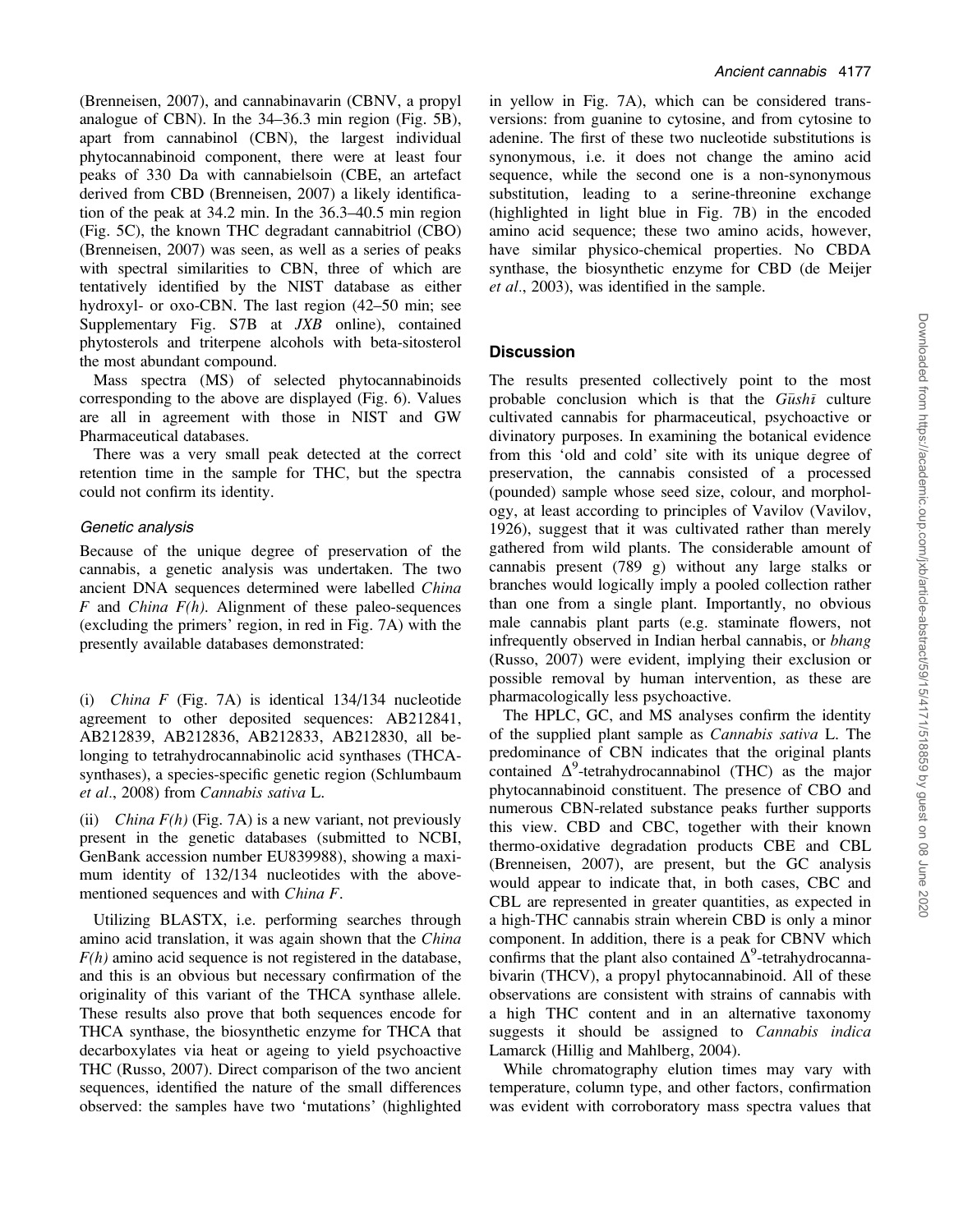

Fig. 6. Mass spectra of ancient cannabis. Subsections demonstrate the phytocannabinoids cannabinol (CBN), cannabidiol (CBD), cannabicyclol (CBL), cannabinolivarin (CBNV), cannabichromene (CBC), cannabielsoin (CBE), 1'-oxcannabinol, and 1'-hydroxycannabinol.

were identical to those seen daily in assays performed on fresh cannabis extracts in this laboratory.

The presence of so many recognized cannabinoid degradants is consistent with very old cannabis samples. The very low concentration levels measured in the HPLC analysis may indicate that the sample provided contained significantly more leaf and twig material than flower material, rather than being evidence in itself that the sample was of low potency originally. This plant material is therefore conclusively cannabis derived from a population

of plants within which THC was the dominant cannabinoid. By contrast, a sample taken from a mix of wild-type Cannabis sativa would customarily harbour a more equal mixture of THC and CBD (de Meijer et al., 2003). It would appear, therefore, that humans selected the material from plants on the basis of their higher than average THC content. To elaborate, a chemotaxonomy of cannabis previously outlined indicates three types (Small and Beckstead, 1973): chemotype I (drug) strains with high-THC:CBD ratios, chemotype II low-THC, higher-CBD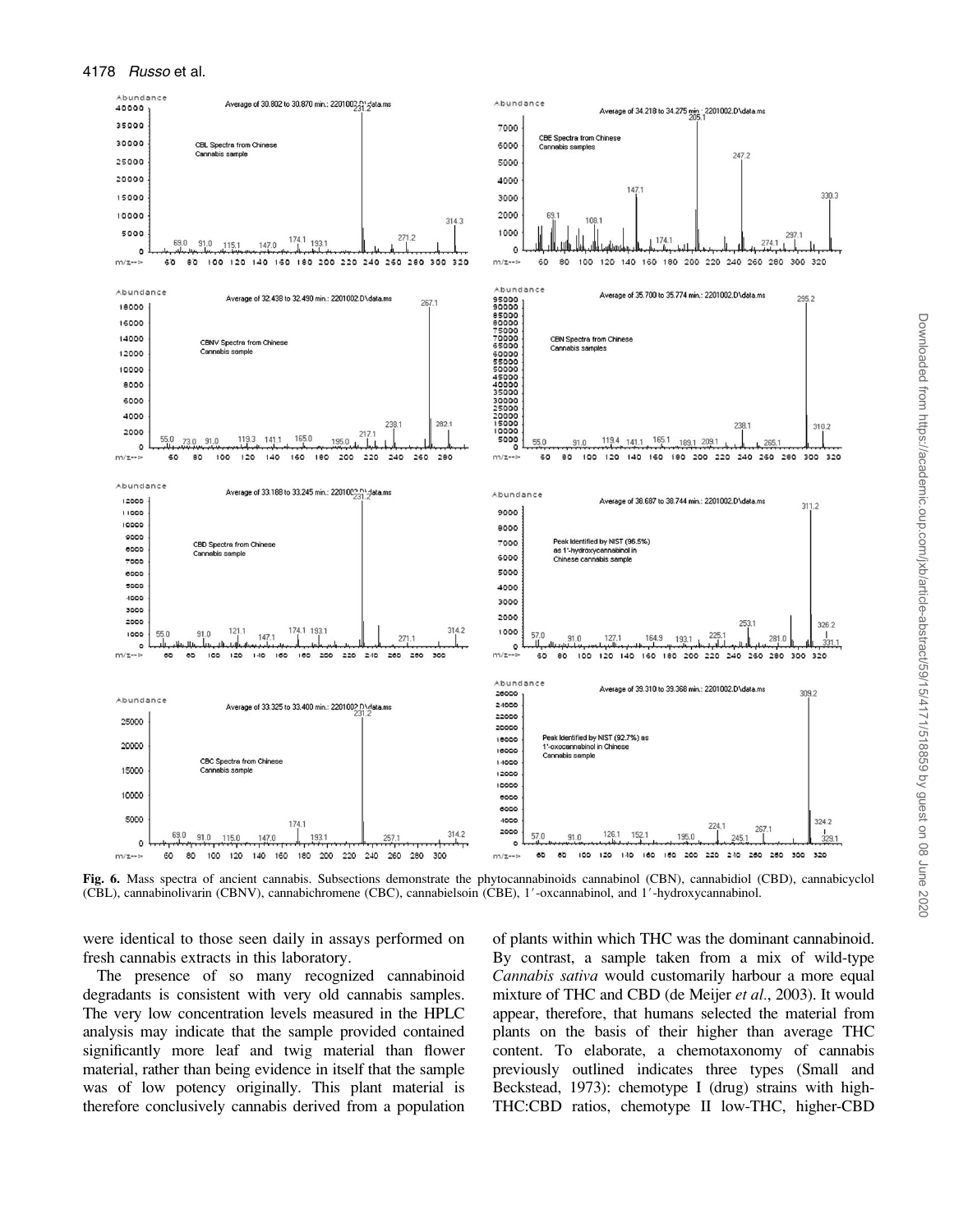A  $>$ china F

> CAACCCCAAAACCACTCGTTATTGTCACTCCTTCAAATGTCTCCCATATCCAGGCCA<mark>G</mark>TATTCT<mark>C</mark>TGCTCCAAGAAAGTT GGCTTGCAGATTCGAACTC  $\phi$ china F(h) CAACCCCAAAACCACTCGTTATTGTCACTCCTTCAAATGTCTCCCATATCCAGGCCA<mark>c</mark>TATTCT<mark>a</mark>TGCTCCAAGAAAGTT

B  $>$ china F

GGCTTGCAGATTCGAACTC

LVYTQHDQLYMSVLNSTIQNLRFTSDTTPKPLVIVTPSNVSHIQA<mark>S</mark>ILCSKKVGLQIRTX

 $\ge$ china  $F(h)$ 

LVYTQHDQLYMSVLNSTIQNLRFTSDTTPKPLVIVTPSNVSHIQATILCSKKVGLQIRTX

Fig. 7. DNA analysis of ancient cannabis. (A) Nucleotide sequences of the wild-type tetrahydrocannabinolic acid synthase, China F, and the mutant sequence, China F(h), with two single nucleotide polymorphisms highlighted in lower case yellow. (B) Amino acid translation of China F and China F(h), demonstrating divergence in a change from serine (wild-type) to threonine (mutant), highlighted in blue.

(fibre) strains, and chemotype II with more equal ratios. THC and CBD production are mediated by co-dominant alleles  $B_T$  and  $B_D$ , respectively (de Meijer *et al.*, 2003). By comparison, pooled samples from cannabis fields in Morocco and Afghanistan will normally produce 25% high-THC plants, 25% high-CBD plants, and 50% with lower, mixed titres, combining to yield roughly equivalent amounts of the two phytocannabinoids (Russo, 2007), a pattern not observed in our specimen.

Isotopic analysis of cellulose from this cannabis sample might conceivably be used in comparison with other samples in an attempt to establish its geographic origin.

While multi-purpose cannabis plants used simultaneously for food (seed), fibre (stalks), and pharmaceutical uses (flowering tops) have been recently reported from Darchula in far western Nepal (Clarke, 2007), more customarily, a given plant is best suited toward a single purpose. Of additional key importance is the absence of hemp artefacts from the Yanghai Tombs. The  $Gish\bar{i}$ fabricated clothing from wool (see Supplementary Fig. S6B at *JXB* online) and ropes from *Phragmites* (reed) spp. fibres (see Supplementary Fig. S6C at JXB online). Whereas hemp textiles have been collected from the Northern China Yangshao Culture from 6000–7000 years BP, their appearance in the west was not documented before 2000 years BP, for example, 1500 years BP in Kucha, 600 km west of Turpan (Mallory and Mair, 2000).

Previous phytochemical analyses of antique cannabis preparations have demonstrated THC remnant fingerprints from 19th century cannabis preparations (Harvey, 1990) including a 140-year-old sample of Squire's Extract (Harvey, 1985). A study in 1992 reported the presence of  $\Delta^8$ -THC (previously termed  $\Delta^6$ -THC) from burned cannabis that was reportedly inhaled as an aide to childbirth in a Judean cave 1700 years BP (Zias et al., 1993), supported by the finding of cannabinoid residues in an adjacent glass vessel (Zias, 1995). In the Mustang region of Nepal, mummified human remains of probable Mongolian ancestry have been dated 2200–2500 years BP in association with cannabis, probably transported from elsewhere (Knörzer, 2000; Alt et al., 2003), but with insufficient detail to ascertain its use. Rudenko recovered cannabis seeds, censers, and hempen clothing in Pazyryk, Siberia from Scythian *kurgans* (burial mounds) from 2400–2500 years BP (Rudenko, 1970; Brooks, 1998), closely matching Herodotus' descriptions of funeral rites for that culture (Herodotus, 1998). Sarianidi also claimed cannabis use in the Bactria– Margiana Archaeological Complex (BMAC) (present day Turkmenistan) (Sarianidi, 1994, 1998), but this interpretation has been debated (see discussion in Russo, 2007).

Another independent genetic analysis of this material published subsequent to our analysis (Mukherjee et al., 2008) confirmed the presence of THCA synthase, but not the single nucleotide polymorphisms. The authors posited a European–Siberian origin for the material.

Current genetic data also confirm that the plant material examined is *Cannabis sativa* L. according to ITS and cpDNA analysis. The results also support the hypothesis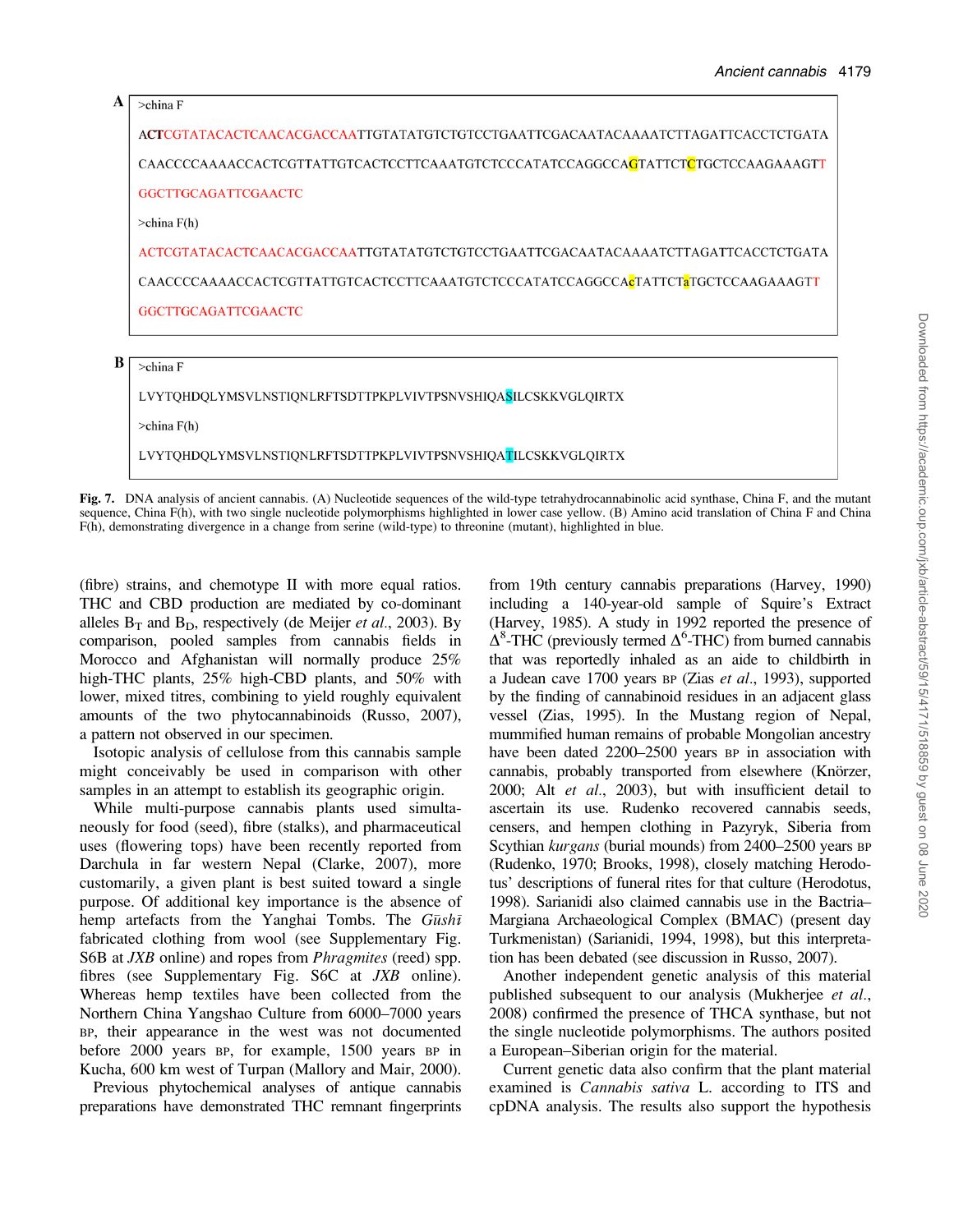of the existence of at least two THCA-synthase nucleotide sequences in the ancient plant material examined. One of these sequences perfectly matches the corresponding sequence of already-known THCA-synthases deposited in GenBank, both as gene and protein sequences; the second sequence is a novel one, with two single nucleotide polymorphisms (SNPs) encoding for a protein with presumably very similar characteristics. Whether these two sequences coexisted in a single cannabis plant or a strain heterozygous at the  $B$  locus, or belong to different plants, could not be concluded.

THC represents one of the possible phytocannabinoid end-products manufactured by cannabis plants; THC (or, in its native form, THCA) is synthesized by a well-characterized enzyme (THCA- or THC-synthase) from a precursor (CBG or CBGA) common to most chemotypes that represents the metabolic 'switching point', downstream of which the variability of the different chemotypes is concentrated. The agents of such variability found in cannabis germplasm are exclusively the different synthases, among which THC(A)-synthase is the only one responsible for making that specific cannabinoid, THC. Therefore, the presence of the allelic variant responsible for coding the THC(A)-synthase may well be considered to be diagnostic, or at least strongly suggestive of a THC-producing plant. The fossil cannabis plants found were therefore genetically equipped to produce THC. How much THC they actually produced, cannot of course be specified because they depend on a number of anatomical, environmental, and nutritional factors that remain unknown.

Numerous questions remain. Current data do not permit it to be ascertained how the cannabis from the tomb was administered. If used orally, perhaps it was combined in some fashion with *Capparis spinosa* L., as these plants were found together in a nearby but later tomb at Yanghai (Jiang et al., 2007). That date for that tomb was initially reported as 2700 years BP via radiocarbon methods, and since corrected to 2200-2400 years BP with additional calibration employing tree ring data. If this cannabis were smoked or inhaled, no mechanism for so doing has been excavated in the area. The  $Gi<sub>sh<sub>i</sub></sub>$  could have sifted the cannabis through fabric after pounding, then fumigated it, much as described for the alleged cannabis candidate, the Sumerian A.ZAL.LA, administered medicinally for 'hand of ghost'(Thompson, 1923, 1949), since posited as nocturnal epilepsy (Russo, 2007; Wilson and Reynolds, 1990). While this culture could have arrived from the earlier BMAC region as 'oasis hoppers' (Barber, 1999), and certain cultural relationships are apparent to the Scythian culture with respect to cannabis use and equestrian prowess, those peoples were Iranian speakers (Mallory and Mair, 2000). In addition,  $G\bar{u}sh\bar{\iota}$  cultural affinities and burial practices much more closely resemble those of the presumed proto-Tocharian speaking, incenseburning (Kuzmina, 1998) Afanasievo peoples in the Yenisei Valley to the north (Anthony, 1998, 2007; Mallory, 1998; Renfrew, 1998; Mallory and Mair, 2000), whose putative southward migration some authorities have attributed to 'global cooling'  $c$ . 4000 years BP (Hsü, 1998), and to their proto-Indo-European-speaking Yamnaya forebears further west, dating to 6000 years BP (Mallory, 1989; Anthony, 1998; Winter, 1998). Abundant mysteries remain as to the origins and customs of the  $G\bar{u}sh\bar{\iota}$ . Additional answers may accrue from future archaeological excavations or human genetic analyses that elucidate relationships with other ancient cultures and modern peoples of the region. The unique SNPs discovered in this ancient sample may yet be of critical importance in tracing the phylogeny and geographic spread of cannabis and the humans who used it.

The excellent preservation of the cannabis from this tomb allowed an unprecedented level of modern botanical investigation through biochemistry and genetics to conclude that the plant was cultivated for psychoactive purposes. While cultivation of hemp for fibre has been documented in Eastern China from a much earlier date (vide supra Mallory and Mair, 2000), the current findings represent the most compelling physical evidence to date for the use of cannabis for its medicinal or mystical attributes.

## Supplementary data

Photographs and diagrams of the Yanghai Tombs site, Tomb M90 contents including fabric and ropes, and additional chromatographic and genetic analysis primer sequence information are presented in Supplementary Figs S1–S8, available online.

Fig. S1. Study site at the Yanghai tombs with Huoyan Shan mountain range in background (photo EBR).

Fig. S2. Diagrams of the Yanghai Tombs (adapted from Xinjiang Institute of Cultural Relics and Archaeology, 2004, with permission).

Fig. S3. The shaman's tomb, M90 [previously published in Mandarin (Xinjiang Instgitute of Cultural Relics and Archaeology, 2004), used with permission].

Fig. S4. The shaman's skull (photos EBR).

Fig. S5. Containers in which cannabis was stored in tomb [previously published in Mandarin (Xinjiang Institute of Cultural Relics and Archaeology, 2004] used with permission.

Fig. S6. Re-excavation of Tomb M90. This was undertaken to re-examine artefacts, measure GPS coordinates, and assess environment conditions (photos EBR).

Fig. S7. Chromatography subsections from phytochemical analysis.

Fig. S8. Primer sequences employed in the genetic analysis to amplify THC- and CBD-allele specific fragments and their sequences  $(5' \rightarrow 3')$ .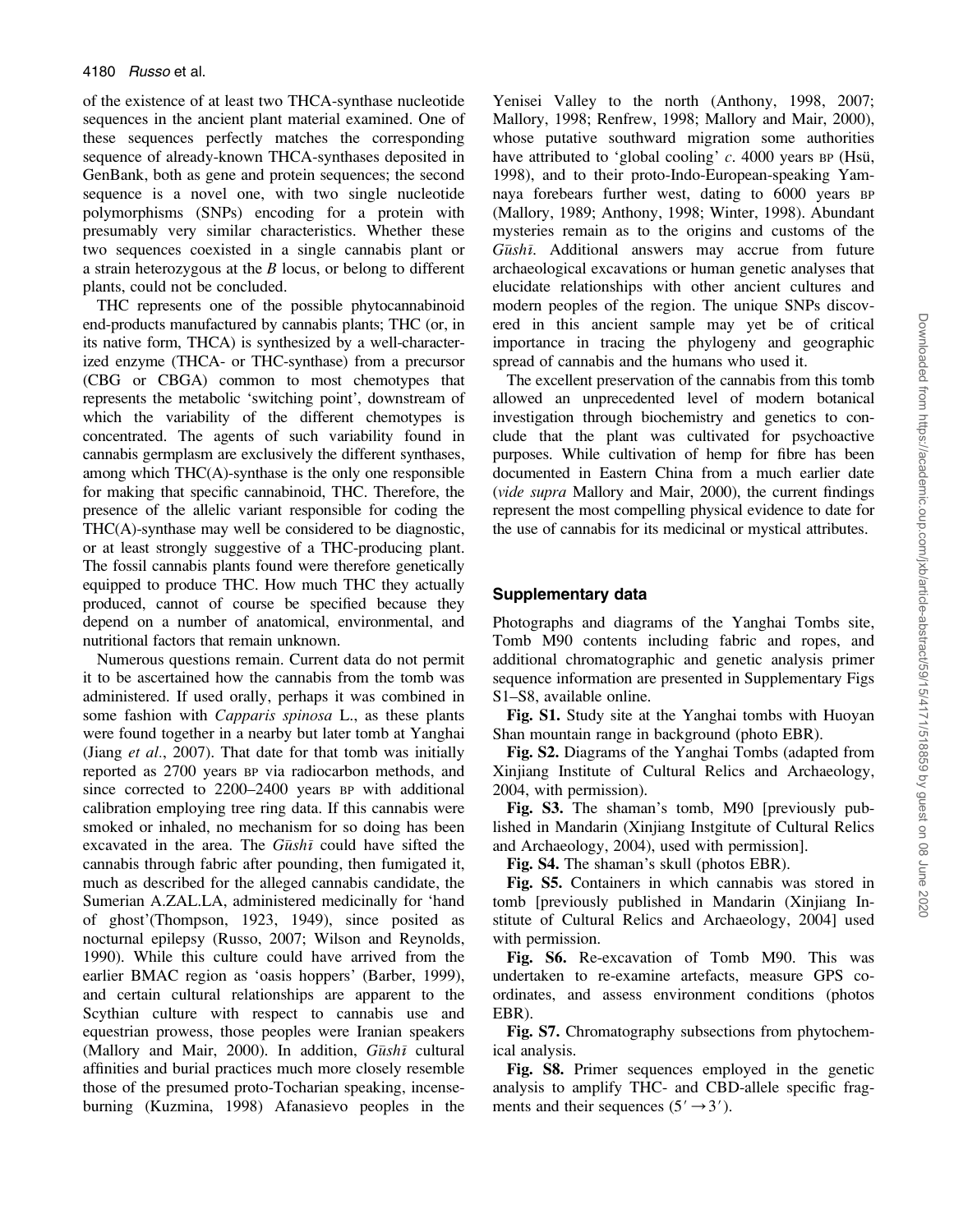The authors are grateful to the Chinese Academy of Sciences and GW Pharmaceuticals for support of the project. Kim Laughton facilitated communication and logistics between the Chinese authorities and the British Home Office for exportation and importation of the ancient cannabis. Daniel Adams, Laura-Jane Everitt, and Helen Keogh performed phytochemical analytical preparation, supervised by Peter Gibson. Ying Li provided translation and logistical support to EBR during field work in Xinjiang. Gregory Gerdeman is thanked for his helpful review of the article, as are the anonymous reviewers for their suggestions. No competing financial interests were operative in this study.

Author contributions: EBR proposed and co-ordinated the current study, engaged in field work, and wrote the article drafts. HEJ performed the majority of the background research and was actively engaged in current investigations. AS performed the phytochemical analysis and wrote the pertinent methods and results sections. AC, FDB, and GM performed the genetic analysis and wrote the pertinent methods and results sections. DJP co-ordinated the handling of the ancient cannabis in the UK, performed the microphotography, and wrote the pertinent methods and results. EGL, XL, DKF, FH, YBZ, YFW, LCZ, and CJL were all engaged in earlier investigations in relation to this study. YXZ analysed the phytochemistry of the cannabis sample and SB and his colleagues analysed the phytochemistry and genetics of the cannabis sample independently. CSL conceived the concept of studying the archaeological cannabis samples by multidisciplinary methods, and organized, co-ordinated and supervised all aspects of the current study and its performance.

## References

- Academia Turfanica. 2006. Selected treasures of the Turfan relics. Turpan, China: Academia Turfanica.
- Alt KW, Burger J, Simons A, et al. 2003. Climbing into the past: first Himalayan mummies discovered in Nepal. Journal of Archaeological Science 30, 1529–1535.
- Altschul SF, Gish W, Miller W, Myers EW, Lipman DJ. 1990. Basic local alignment search tool. Journal of Moleculr Biology 215, 403–410.
- An Z. 2008. Cultural complexes of the Bronze Age in the Tarim Basin and surrounding areas. In: Mair VH, ed. The Bronze Age and Early Iron Age peoples of Eastern Central Asia, Vol. I. Washington, DC: Institute for the Study of Man, 45–62.
- Anthony DW. 1998. The opening of the Eurasian steppe at 2000 BCE. In: Mair VH, ed. The Bronze Age and Early Iron Age peoples of Eastern Central Asia, Vol. I. Washington, DC: Institute for the Study of Man, 94–113.
- Anthony DW. 2007. The horse, the wheel, and language: how Bronze-Age riders from the Eurasian steppes shaped the modern world. Princeton, NJ; Oxford: Princeton University Press.
- Barber EJW. 1999. The mummies of Ürümchi. New York: WW Norton & Company.
- Blattner FR. 1999. Direct amplification of the entire ITS region from poorly preserved plant material using recombinant PCR. Biotechniques 27, 1180–1186.
- Brenneisen R. 2007. Chemistry and analysis of phytocannabinoids and other Cannabis constituents. In: Elsohly M, ed. Marijuana and the cannabinoids. Totowa, NY: Humana Press, 17–49.
- Brooks EB. 1998. Textual evidence for 04c Sino-Bactrian contact. In: Mair VH, ed. The Bronze Age and Early Iron Age peoples of Eastern Central Asia, Vol. II. Washington, DC: Institute for the Study of Man, 716–726.
- Chen K-T, Hiebert FT. 1995. The late prehistory of Xinjiang in relation to its neighbors. Journal of World Prehistory 9, 243–300.
- Clarke RC. 2007. Traditional Cannabis cultivation in Darchula District, Nepal: seed, resin and textiles. Journal of Industrial Hemp 12, 19-42.
- Davis-Kimball J. 1998. Tribal interactions between the Early Iron Age nomads of the southern Ural steppes, Semirechiye, and Xinjiang. In: Mair VH, ed. The Bronze Age and Early Iron Age peoples of Eastern Central Asia, Vol. I. Washington, DC: Institute for the Study of Man, 238–263.
- de Meijer EP, Bagatta M, Carboni A, Crucitti P, Moliterni VM, Ranalli P, Mandolino G. 2003. The inheritance of chemical phenotype in *Cannabis sativa* L. Genetics 163, 335–346.
- Delly JG. 1988. Photography through the microscope. Rochester, NY: Eastman Kodak.
- Harvey DJ. 1985. Examination of a 140 year old ethanolic extract of Cannabis: identification of new cannabitriol homologues and the ethyl homologue of cannabinol. In: Harvey DJ, Paton W, Nahas GG, eds. Marihuana '84. Proceedings of the Oxford symposium on *Cannabis*. Oxford, UK: IRL Press, 23-30.
- Harvey DJ. 1990. Stability of cannabinoids in dried samples of cannabis dating from around 1896–1905. Journal of Ethno $pharmacology$  28, 117-128.
- Herodotus. 1998. The histories. Oxford [England]; New York: Oxford University Press.
- Hillig KW, Mahlberg PG. 2004. A chemotaxonomic analysis of cannabinoid variation in Cannabis (Cannabaceae). American Journal of Botany 91, 966-975.
- Hsü KJ. 1998. Did the Xinjiang Indo-Europeans leave their home because of global cooling? In: Mair VH, ed. The Bronze Age and Early Iron Age peoples of Eastern Central Asia, Vol. II. Washington, DC: Institute for the Study of Man, 683–696.
- Jiang HE. 2008. [Wo guo zao qi pu tao zai pei de shi wu zheng ju: Tulufan Yanghai mu di chu tu 2300 nian gian de pu tau teng. (in Mandarin)]. Earlier physical evidence of viticulture in China: the discovery of a grapevine of Vitis vinifera L. in the Turpan Yanghai tombs 2300 years old. Archaeobotanical studies in several important sites of Xinjiang, China. Beijing, China: Institute of Botany, Chinese Academy of Sciences and Academia Turfanica, 6–21.
- Jiang HE, Li X, Ferguson DK, Wang YF, Liu CJ, Li CS. 2007. The discovery of Capparis spinosa L. (Capparidaceae) in the Yanghai Tombs (2800 years BP), NW China, and its medicinal implications. Journal of Ethnopharmacology 113, 409–420.
- Jiang HE, Li X, Zhao YX, Ferguson DK, Hueber F, Bera S, Wang YF, Zhao LC, Liu CJ, Li CS. 2006. A new insight into Cannabis sativa (Cannabaceae) utilization from 2500-year-old Yanghai Tombs, Xinjiang, China. Journal of Ethnopharmacology 108, 414–422.
- Kamberi D. 1998. Discovery of the Täklimakanian civilization during a century of Tarim archeological exploration (c. 1886–1996). In: Mair VH, ed. The Bronze Age and Early Iron Age peoples of Eastern Central Asia, Vol. II. Washington, DC: Institute for the Study of Man, 785–811.
- Kim ES, Mahlberg PG. 2003. Secretory vesicle formation in the secretory cavity of glandular trichomes of Cannabis sativa L. (Cannabaceae). Molecules and Cells 15, 387–395.
- Knörzer K-H. 2000. 3000 years of agriculture in a valley of the High Himalayas. Vegetation History and Archaeobotany 9, 219–222.
- Kuzmina EE. 1998. Cultural connections of the Tarim Basin people and pastoralists of the Asian steppes in the Bronze Age. In: Mair VH, ed. The Bronze Age and Early Iron Age peoples of